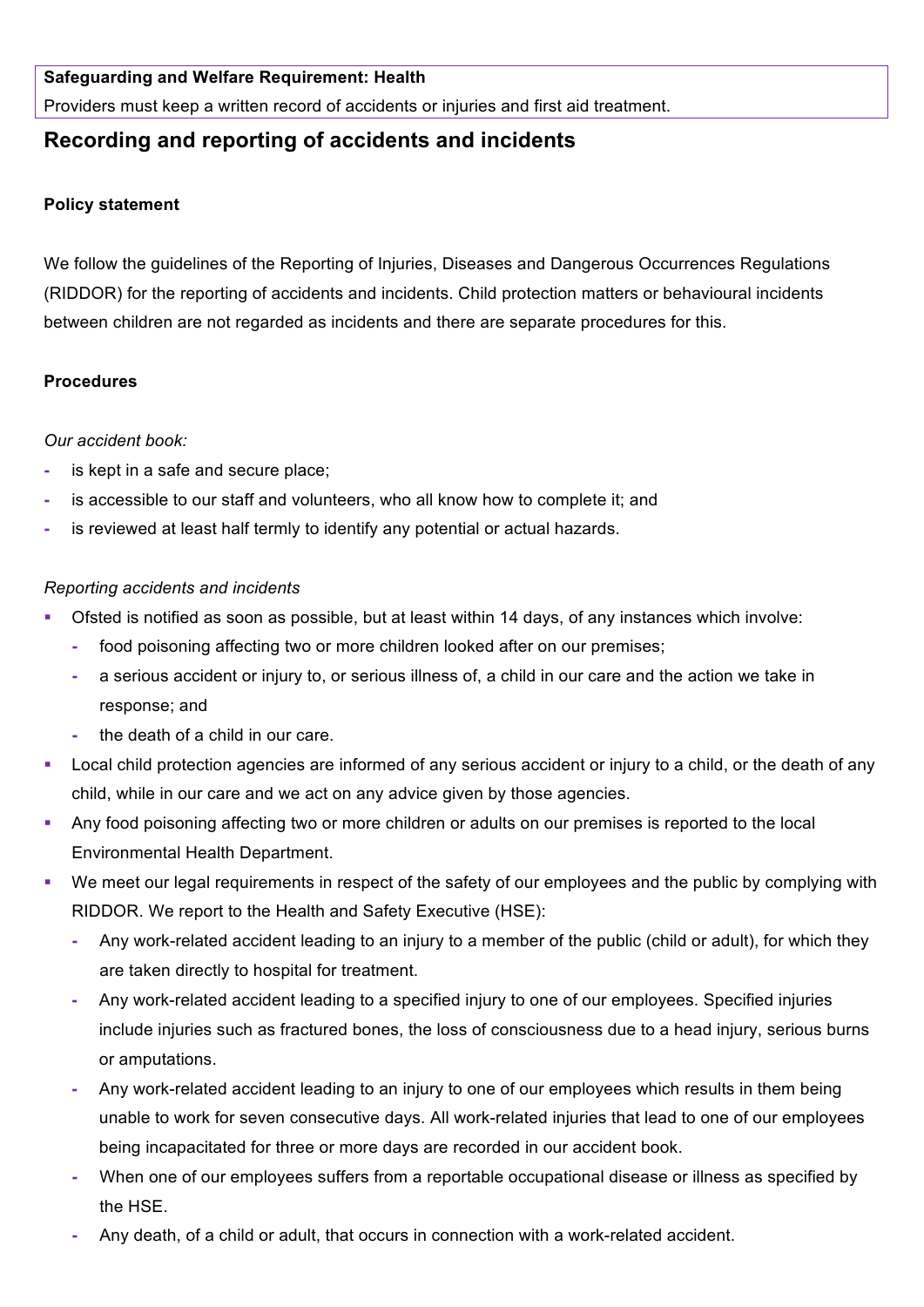- **-** Any dangerous occurrences. This may be an event that causes injury or fatalities or an event that does not cause an accident, but could have done; such as a gas leak.
- **-** Information for reporting incidents to the Health and Safety Executive is provided in the Pre-school Learning Alliance's Accident Record publication. Any dangerous occurrence is recorded in our incident book (see below).

## *Incident book*

- We have ready access to telephone numbers for emergency services, including the local police. Where we rent premises we ensure we have access to the person responsible and that there is a shared procedure for dealing with emergencies.
- We ensure that our staff and volunteers carry out all health and safety procedures to minimise risk and that they know what to do in an emergency.
- On discovery of an incident, we report it to the appropriate emergency services fire, police, ambulance if those services are needed.
- **•** If an incident occurs before any children arrive, our director risk assesses this situation and decides if the premises are safe to receive children. Our director may decide to offer a limited service or to close the setting.
- Where an incident occurs whilst the children are in our care and it is necessary to evacuate the premises/area, we follow the procedures in our Fire Safety and Emergency Evacuation Policy or, when on an outing, the procedures identified in the risk assessment for the outing.
- If a crime may have been committed, we ask all adults witness to the incident make a witness statement including the date and time of the incident, what they saw or heard, what they did about it and their full name and signature.
- We keep an incident book for recording major incidents, including some of those that that are reportable to the Health and Safety Executive as above.
- These incidents include:
	- **-** a break in, burglary, or theft of personal or our setting's property;
	- **-** an intruder gaining unauthorised access to our premises;
	- **-** a fire, flood, gas leak or electrical failure;
	- **-** an attack on an adult or child on our premises or nearby;
	- **-** any racist incident involving families or our staff on the setting's premises;
	- **-** a notifiable disease or illness, or an outbreak of food poisoning affecting two or more children looked after on our premises;
	- **-** the death of a child or adult; and
	- **-** a terrorist attack, or threat of one.
- In the incident book we record the date and time of the incident, nature of the event, who was affected, what was done about it or if it was reported to the police, and if so a crime number. Any follow up, or insurance claim made, is also recorded.
- In the event of a terrorist attack, we follow the advice of the emergency services with regard to evacuation, medical aid and contacting children's families. Our standard Fire Safety and Emergency Evacuation Policy